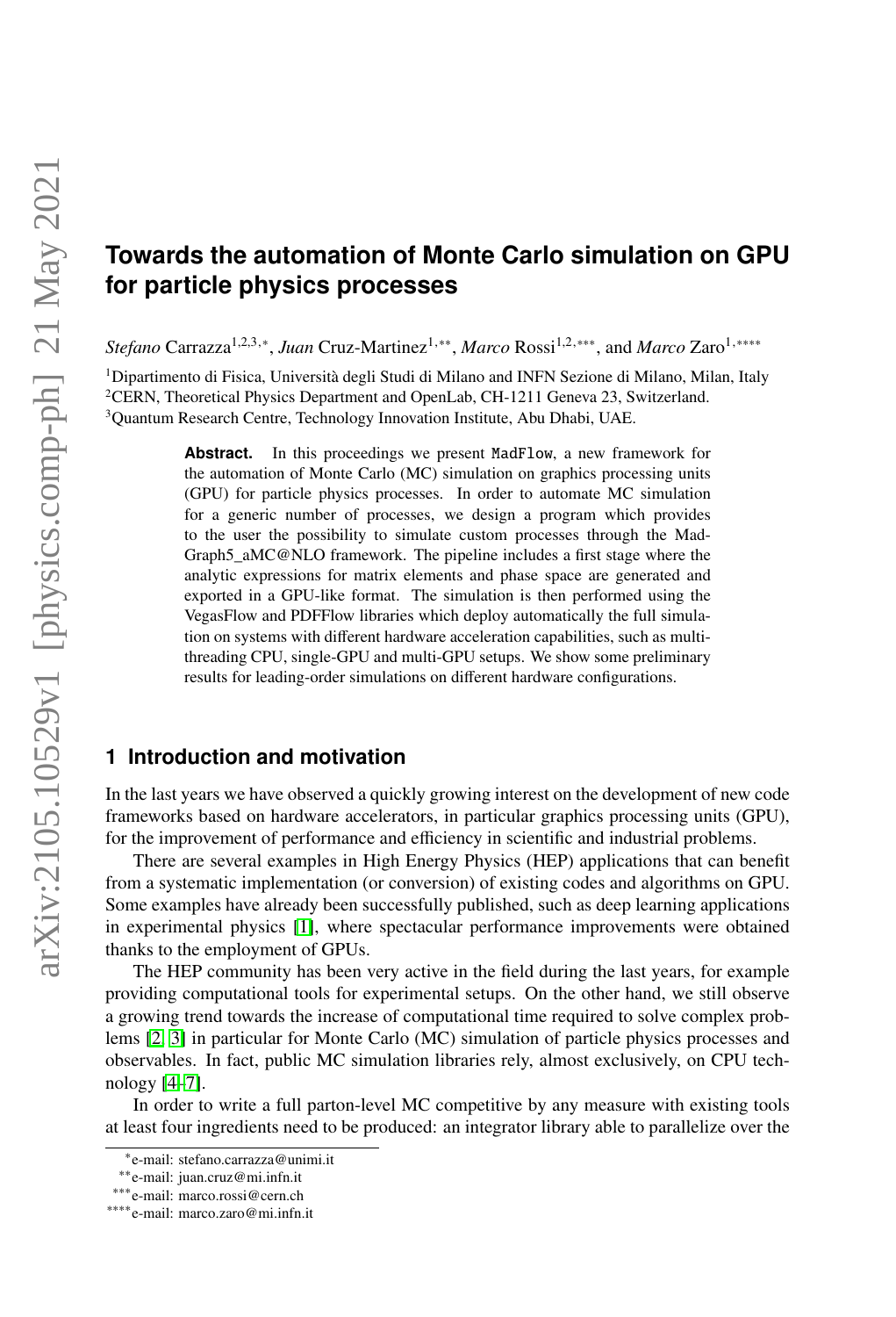number of events; a GPU-capable PDF interpolation tool; an efficient phase space generator, which should not only generate valid phase space points on GPU but also apply any fiducial cuts and finally the matrix element squared for the target processes are required.

In the last year, some of us have developed tools that provide the ground basis for the implementation of an automatic Monte Carlo simulation tool for HEP addressing some of the aforementioned issues: VegasFlow [\[8,](#page-5-5) [9\]](#page-5-6) and PDFFlow [\[10,](#page-5-7) [11\]](#page-5-8). VegasFlow is a new software for fast evaluation of high dimensional integrals based on Monte Carlo integration techniques designed for platforms with hardware accelerators. It enables developers to delegate all complicated aspects of hardware or platform implementation to the library, so they can focus on the problem at hand. PDFFlow is a library which provides fast evaluation of parton distribution functions (PDFs) designed for platforms with hardware accelerators.

In this proceedings we address the issue of the generation of GPU-ready matrix elements. We present MadFlow, a framework which provides an automatic pipeline for GPU deployment of Monte Carlo simulation for custom processes, by combining the matrix elements and phase space expressions generated by the MadGraph5\_aMC@NLO (MG5\_aMC) [\[5,](#page-5-9) [6\]](#page-5-10) framework with the VegasFlow and PDFFlow efficient simulation tool for hardware accelerators. MadFlow will be deployed as a new open-source library, opening the possibility to study and benchmark multiple approaches to Monte Carlo integration based on distributed hardware, and, in future, new algorithms based on deep learning techniques.

This draft is structured as follows. In Section [2](#page-1-0) we describe the technical implementation of our framework. In Section [3](#page-3-0) we compare and benchmark results. Finally, in Section [4](#page-4-0) we present our conclusion and future development roadmap.

### <span id="page-1-0"></span>**2 Technical implementation**

#### **2.1 The** MadFlow **design**

We appreciate that many groups nowadays rely on very extensive code bases and learning to use an equally complicated framework (no matter the benefit) might not be feasible for everyone. Therefore, in order to accelerate the adoption of hardware accelerators within the HEP-ph community our main concerns when designing a Monte Carlo implementation on GPU have been the maintainability of the framework and making it as developer-friendly as possible.

In order to achieve our goals, we consider the MG5\_aMC framework [\[5,](#page-5-9) [6\]](#page-5-10) as the entry point of our procedure. MG5\_aMC is a meta-code written in Python, that generates automatically the set of instructions in a low-level language to be employed for

the simulation of arbitrary scattering processes at colliders, in the Standard Model or beyond. MG5\_aMC relies on general procedures and methods, without being tailored to a specific process, class of processes, or physics model. Besides the generation of tree-level matrix elements, MG5 aMC gives also the possibility to the user to include Next-to-Leading order corrections, both due to strong and electroweak interactions (including matching to parton-shower for the former). However, in this paper we will limit ourselves to the case of tree-level matrix elements.

The workflow of MG5\_aMC is the following: a model, written in the Universal Feynrules Output (UFO) format [\[12\]](#page-5-11), is loaded, which contains all the informations on the underlying theory, including the Feynman rules. Starting from the model, Feynman diagrams are generated, and the corresponding expressions for the matrix elements are written in processspecific files. The various parts of the Feynman diagrams (external wavefunctions, vertices, propagators, etc.) are evaluated via the ALOHA routines [\[13\]](#page-5-12) (with the introduction of Mad-Graph5 [\[14\]](#page-5-13) ALOHA supersedes the HELAS routines [\[15\]](#page-5-14)).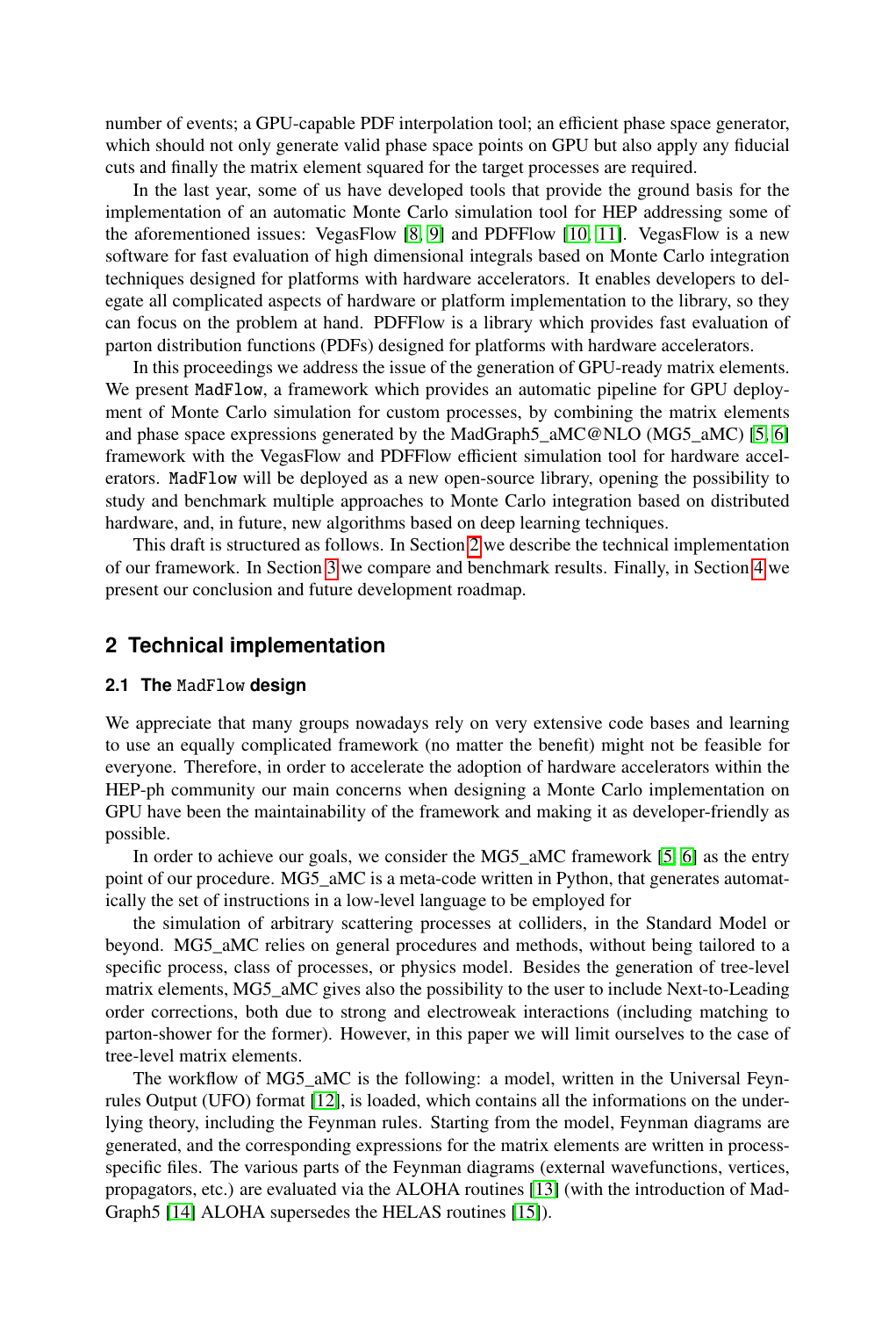

<span id="page-2-0"></span>Figure 1. Schematic workflow for the implementation of MadFlow. The process starts directly from MG5 aMC, where the user generates a custom process using the standard framework API and exports the relevant code in a specific format for VegasFlow and PDFFlow integration.

It is then natural to consider a GPU extension of MG5\_aMC (and of of ALOHA) as the basis of our future general purpose parton-level GPU MC generator. For consistency with the current string of names, we have dubbed this framework with the provisional MadFlow. We note that there is an independent effort dedicated to porting MG5\_aMC to GPU [\[16\]](#page-5-15). The MadFlow project differs from "Madgraph 4 GPU" for two main reasons: the interest in providing the VegasFlow integration engine and thus the possibility to deploy the algorithm on multiple hardware accelerators, and the need of a technical solution which simplifies maintainability and does not require specialized GPU knowledge from the developer and user point of view. Nevertheless, by design MadFlow can import custom CUDA kernels with optimized code from any external source, thus we might consider interfacing with other projects (such as Madgraph 4 GPU) in the future.

In Figure [1](#page-2-0) we show schematically the stages involved in the implementation of MadFlow. The process starts directly from MG5 aMC, where the user generates a custom process using the standard framework API and exports the relevant code for the analytic matrix elements and phase space expressions in Python, using the syntax defined by VegasFlow. In terms of code implementation this step requires the development of a MG5\_aMC plugin, which consists of an exporter module to write the matrix element and the ALOHA routines in Python, fulfilling the requirements imposed by VegasFlow and PDFFlow using TensorFlow [\[17\]](#page-5-16) primitives. The main difficulty consists in converting sequential functions into vectorized ones. This has

been achieved both for the matrix element and for the ALOHA routines. During the MadFlow development we have performed several numerical and performance benchmarks in order to avoid potential bugs.

After the conversion step into the specified format is performed, the exported Python code is incorporated into a VegasFlow device-agnostic integration algorithm which executes the event generation pipeline from the generation of random numbers, computation of the phase space kinematics, matrix element evaluation and histogram accumulation.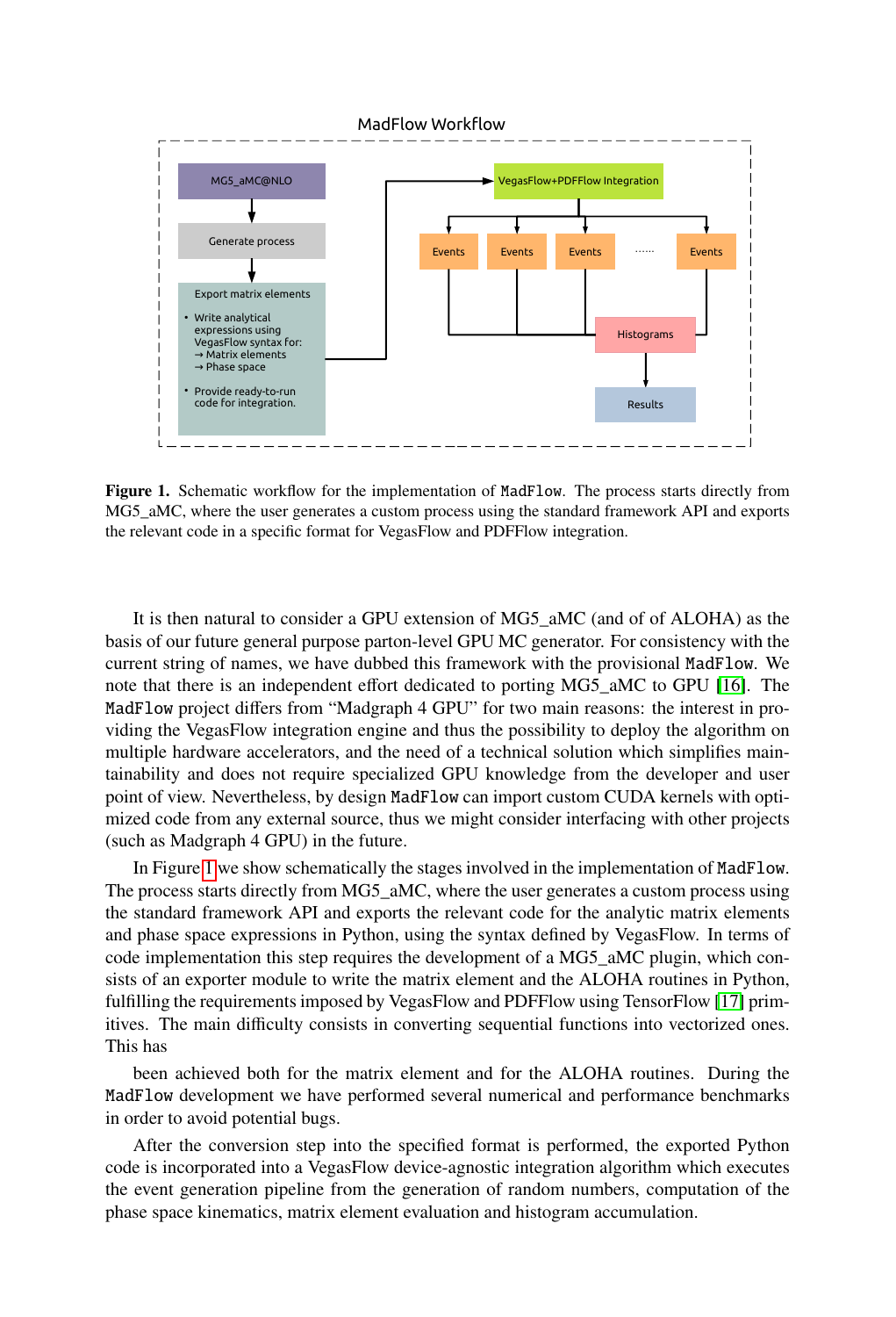

<span id="page-3-1"></span>**Figure 2.** Leading Order cross section differential on  $p_t$  for gluon-gluon fusion at  $\sqrt{s} = 14$  TeV. We compare predictions between MG5\_aMC (blue) and VegasFlow (orange), using the conversion tool described in Section [2.](#page-1-0) The two cross sections are in statistical agreement.

#### **2.2 The evaluation of matrix elements routines**

The evaluation of the matrix elements in MadFlow follows the original MG5\_aMC implementation: a Matrix class is produced by the Python exporter plugin module. Its smatrix method links together the needed Feynman rules to compute the requested matrix element: it loops over initial and final state particle helicities and aggregates their contribution to the final squared amplitude.

The matrix element vectorization requires to replace the ALOHA waveforms and vertices routines abiding by the TensorFlow ControlFlow rules. Although this process is straightforward for vertices Feynman rules, being mostly comprised by elementary algebraic operations, the implementation of particle waveforms functions is subject to several conditional control statements that definitely make the task harder.

## <span id="page-3-0"></span>**3 Preliminary results**

We have tested the output of MadFlow in a Leading Order calculation for gluon-induced topwe have tested the output of ridur flow in a Leading Order calculation for gluon-induced top-<br>pair production at  $\sqrt{s}$  = 14 TeV. Note that, in principle, any process generated (at LO) by the MG5 aMC framework can be integrated by the MadFlow library.

### **3.1 Accuracy**

In Figure [2](#page-3-1) we show the Leading Order cross section differential on  $p<sub>t</sub>$  for gluon-gluon fusion for predictions obtained with the original MG5 aMC integration procedure and the new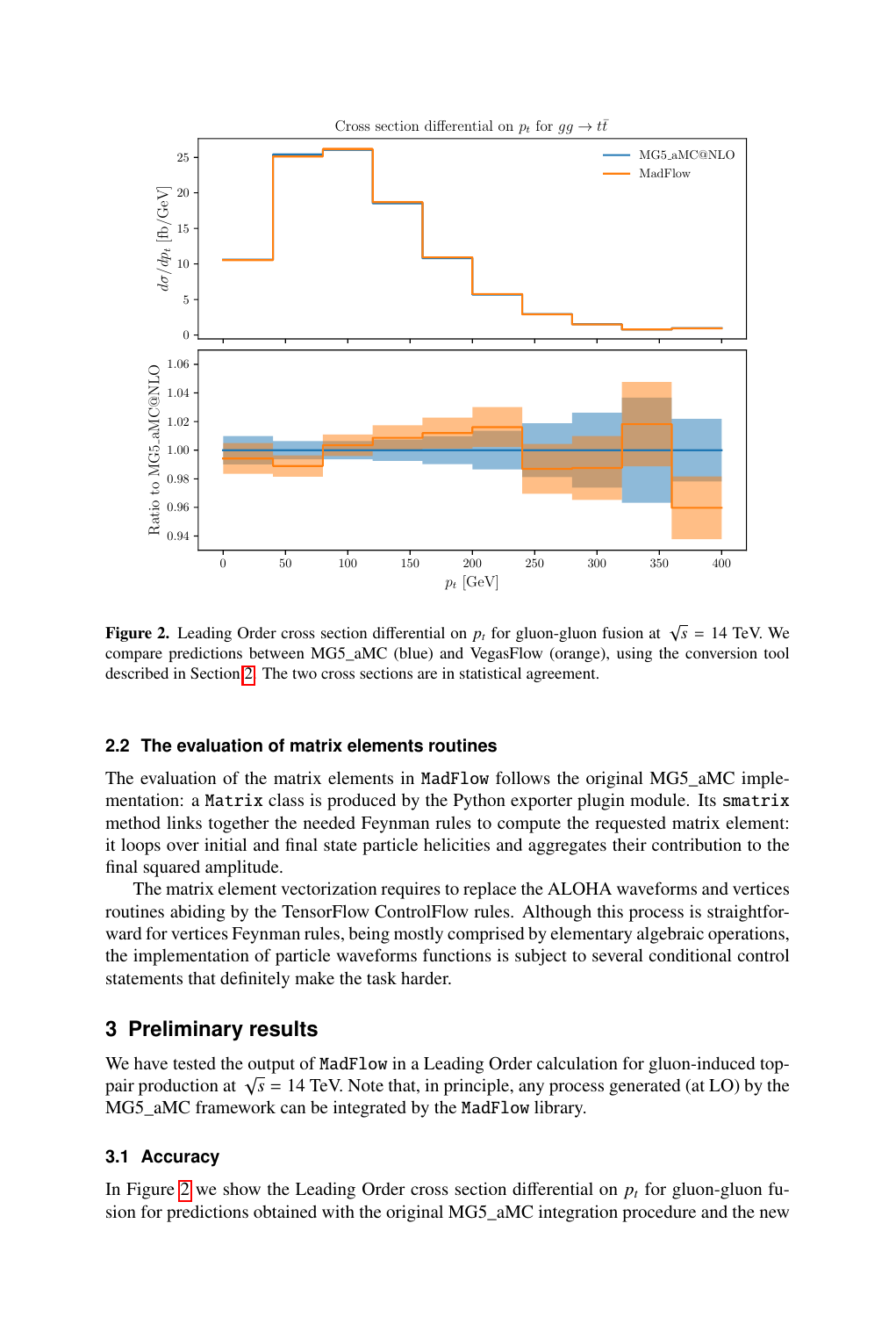

<span id="page-4-1"></span>**Figure 3.** Comparison of a Leading Order cross section differential on  $p_t$  for gluon-gluon fusion at  $\overline{p}_t$  $\sqrt{s}$  = 14 TeV ran in both VegasFlow and MG5\_aMC. The CPU-only version of VegasFlow is able to improve the performance obtained by MG5\_aMC for the same level of target accuracy due mainly to a difference on the parallelization implementation of both codes. The usage of the GPU device further improves the performance.

MadFlow approach based on VegasFlow and PDFFlow. The plot in the first row shows the differential distribution in absolute scale in fb/GeV, while the plot in the second row show the ratio between both computations, confirming a good level of agreement between both implementations for the same level of target accuracy of 0.02%.

The results presented here are computed independently from each framework in order to minimize communication bottlenecks between CPU-GPU, in fact for this particular configuration MadFlow does not require any specific asynchronous CPU evaluation, thus all computations are performed directly on GPU and results stored on GPU memory.

#### **3.2 Performance**

In terms of performance, in particular evaluation time, in Figure [3](#page-4-1) we compare the total amount of time required by the simulation using three different configurations based on a workstation with an Intel i9-9980XE CPU with 36 logical cores. The first horizontal bar shows the greatest performance of MadFlow running on a single NVIDIA Titan V GPU with 12GB of RAM. The second bar shows the timings for the same code evaluated just on the CPU chip using all available cores. The last bar shows the equivalent simulation performance using the MG5\_aMC default integrator. We conclude that the MadFlow implementation confirms a great performance improvement when running on GPU hardware.

# <span id="page-4-0"></span>**4 Outlook**

In conclusion in this proceedings we propose a new approach for the generalization of Monte Carlo simulation on hardware accelerators. In particular, the MadFlow design provides a fast and maintainable code which can quickly port complex analytic expressions into hardware specific languages without complex operations involving several computer languages, tools and compilers. Furthermore, preliminary results confirm the algorithm effectiveness, providing benefits in terms of performance when compared to CPU based simulations.

As an outlook, we plan to release a development version of MadFlow as an open-source library, and proceed with the implementation of all required changes in order to accommodate Next-to-Leading order computations in the future.